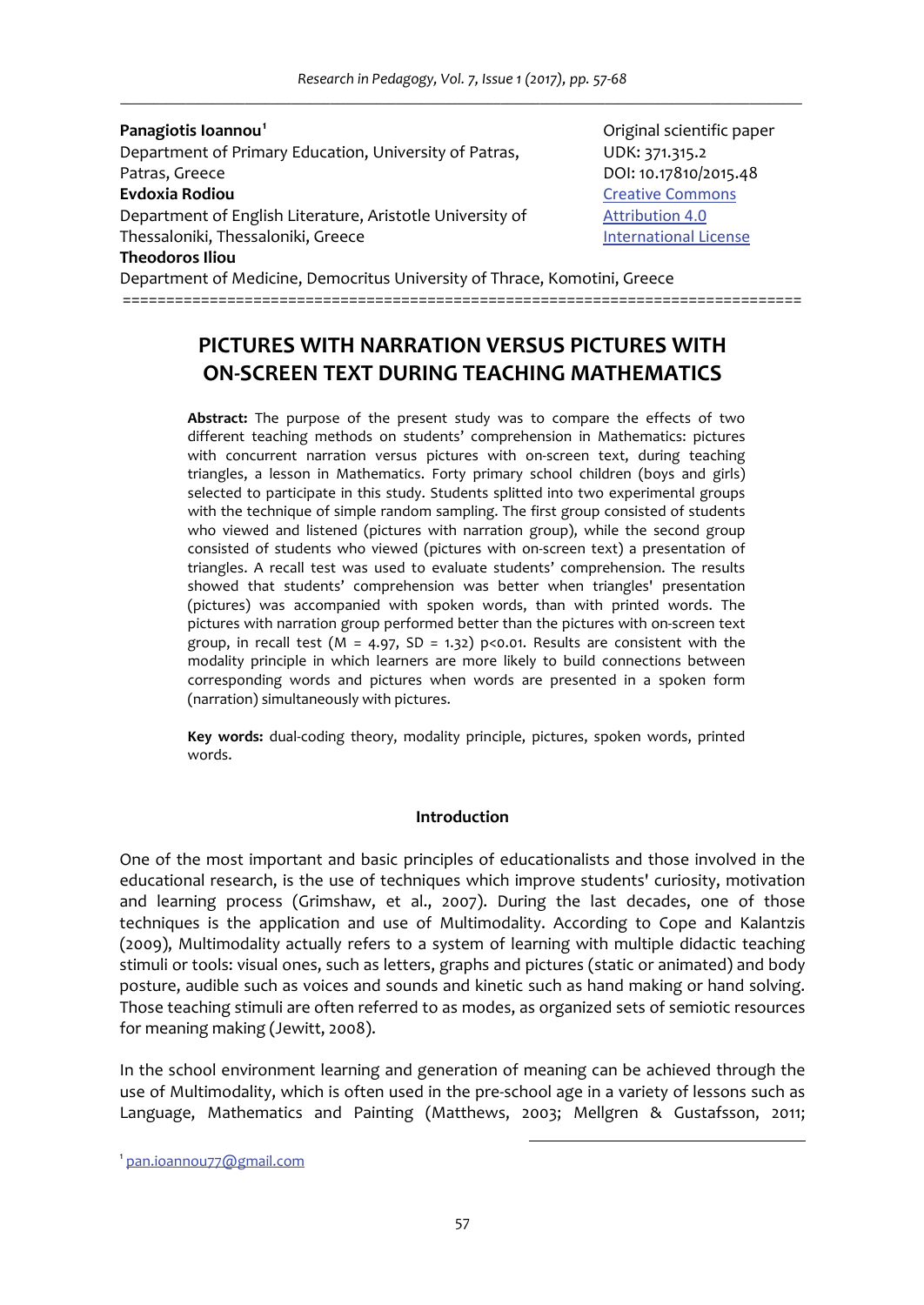Papadopoulou, 2011). Information is presented to children through a variety of systems, such as linguistic (sounds), visual (images) and shapes (colors). In the pre‐school age for example, teaching shapes to students is an important precursory skill in the lesson of Mathematics (Ojose, 2011). Due to the use of this teaching technique and principle, students' curiosity, motivation and generation of meaning is positively enhanced and learning is achieved by students through different ways (Picciano, 2009; Shah & Freedman, 2003).

The learning environment, in which the information or knowledge is presented in multiple modes or sensors (visual, aural and written) is called Multimodal (Crafton, Brennan, & Slivers, 2007; Clark & Mayer, 2003). Thus, in such an environment, material is presented in different ways with the increasing use of technology and multimedia (video, audio, images, animated images, static images, sounds and interactive elements), rendering to transferred knowledge and information a dynamic character (Narayanan & Hegarty, 2002). According to Mayer and Moreno (2002), in a Multimedia learning environment information is presented in two or more perceptual modalities, visual (pictures, images, graphs) and auditory (sounds, words). Therefore, Multimedia learning occurs when students build mental presentations from words and pictures that are presented to them. According to Jewitt (2005), print based reading and writing have always been multimodal.

A cognitive theory of Multimedia learning known as Dual‐coding theory, advanced by Paivio (1986) is based on the main assumption that there are two separate channels (auditory and visual) processing information. In agreement with this theory, words and pictures activate independent visual and verbal codes. According to Dual-code theory, narration (verbal) is proceeded in the auditory-verbal channel, while animation (visual) is proceeded in the visual channel.

Students receive information and knowledge through a variety of stimuli (visual, audial) and tools (images, text, sounds and words). When an instructional message in words or pictures is presented to them, students are engaged in active learning by making connections between visual and verbal representations. The current combination of words and pictures, known as the contiguity principle, increases the effectiveness of a multimedia instruction message (Mayer & Anderson, 1992). According to Mayer (2003), students learn more deeply from a combination of words and pictures than from words alone, known as the multimedia effect. Furthermore, animation with concurrent narration enhances performance in addition to a method which includes animation with on-screen text or written words, known as the modality principle (Mayer & Moreno, 1998; Moreno & Mayer, 1999).

Words can be used in a written (printed text) or spoken form (narration). Using words in a spoken form a teacher or student, known as Narration is a common teaching method in a variety of lessons in the Elementary education. Usually, in lessons such as Language, History, Essay, Religion and stories (Bell, 2002; Butcher, 2006; Colby, 2008), knowledge and information is presented to students in this technique. One main disadvantage of narration, is that students are usually pathetic recipients of knowledge and information is presented to them (Levstik & Barton, 2001). Narration is usually proceeded in the auditory-verbal channel.

Pictures on the other hand are used in a variety of forms such as illustrations, images, photos, maps, in a static or dynamic form. There is a variety of lessons where the visual stimuli and pictures are necessary for better understanding of the presented meaning such as Physics, Mathematics, Geometry, Mechanics and Physical Education (Barwise & Etchemendy, 1991;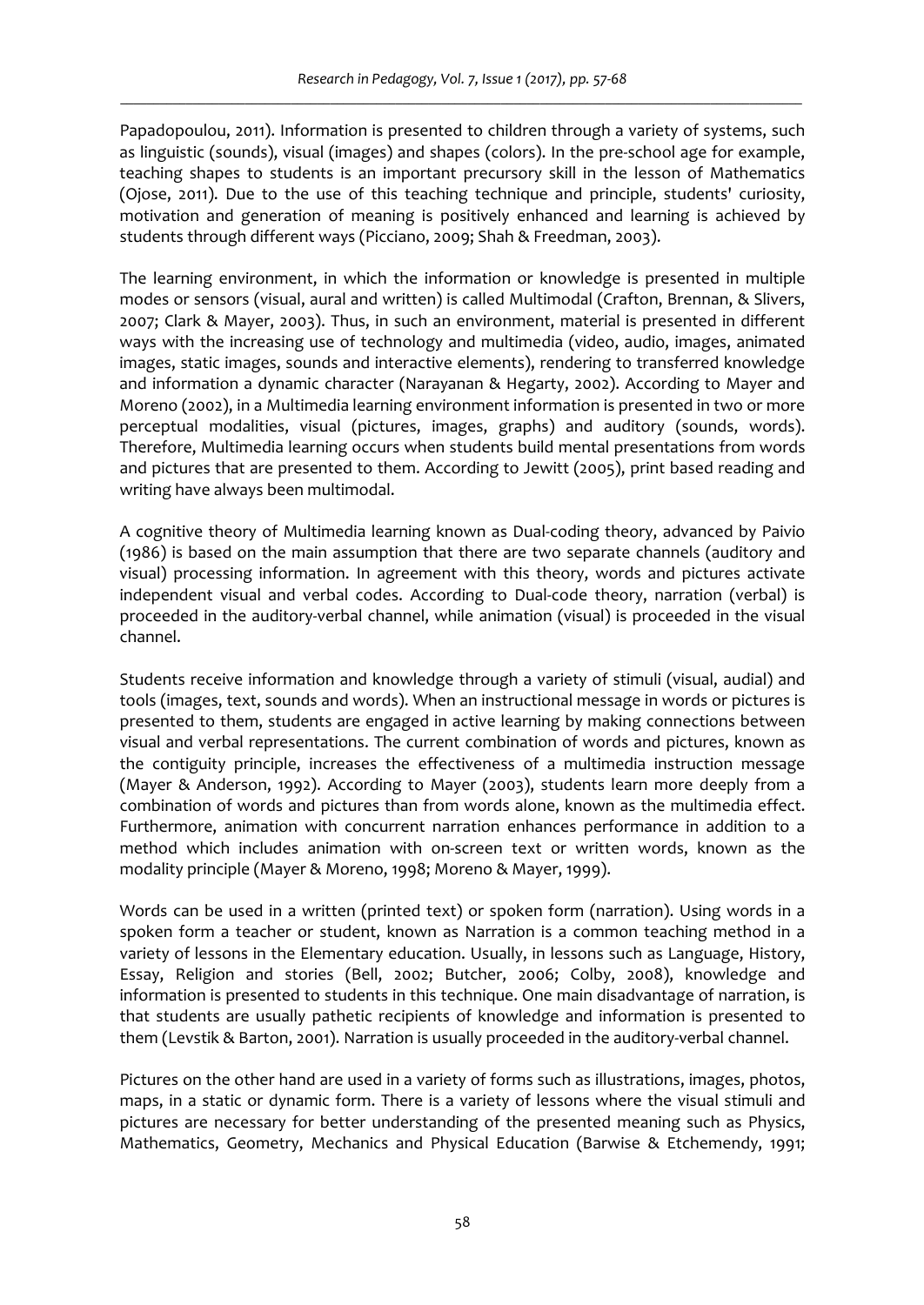Clements, 2001; Hegarty, Kriz, & Cate, 2003; Ioannou & Bakirtzoglou, 2016). The use of pictures use is proceeded in the visual channel. According to Rieber (1990), pictures and animation may reduce the cognitive load. Pictures (static or animated) are widely used in a Multimedia school learning environment. One of the main reasons of the growing popularity of animated graphics seems to be the belief that animation is more interesting, aesthetically appealing and therefore more motivating when it is used by a pedagogical agent (Young & Pass, 2015).

Mathematics is one of the most important lessons in the Elementary education, which uses visual stimuli such as pictures (static and animated), geometric shapes, patterns and constructions (Ojose, 2011; Steen, 2001). Teaching geometric elements is based on providing such visual stimuli which can be supplemented by word usage in a written (text) or oral form (narration). Students need not only to calculate correctly, but also to know how to create and use pictures, shapes or patterns to represent mathematical concepts (Hill, Rowan, & Ball, 2005). Mathematics appeals to the visual and aesthetic sense of the students (Clements, 2001).

According to the Modality principle, knowledge is constructed when a teaching presentation combines images (animation) with words in spoken form (narration) than words in printed form (Mayer & Moreno, 2002). Few studies compared the effectiveness of pictures with words in spoken form (narration) versus pictures with words in written form or on‐text screen (text). The results showed that when information is presented to students in a model, which combines pictures with words in a spoken form it is more effective than a method, which includes pictures with words in a printed form (Atkinson, 2002; Gambari, Ezenwa, & Anyanwu, 2014; Mayer & Moreno, 1998; Moreno & Mayer, 1999; Moreno, Mayer, & Lester, 2000). Of these surveys, few of them examined the modality principle during teaching Mathematics (Atkinson, 2002).

Thus, the purpose of the present study is to compare the effectiveness of pictureswith narration (spoken words) versus pictures with on-text screen (written words) on students' comprehension during teaching triangles in Mathematics.

# **Methodology**

# **Participants**

Forty (n=40) school children in the  $4<sup>th</sup>$  and  $5<sup>th</sup>$  grade from 4 primary public schools from the prefecture of Rhodes (Greece), were selected for the purposes of this study with the design of random sampling. Children reported low levels of prior experience viewing and performing triangles, when they completed a participant questionnaire. Half of the subjects served in the pictures with narration group and half of the subjects served in the pictures with on‐text group. Groups were designed by the method of random selection.

# **Materials and Apparatus**

The paper‐and‐pencil material consisted of a participant questionnaire, one test sheet containing six questions and possible explanations‐answers (recall test). The participant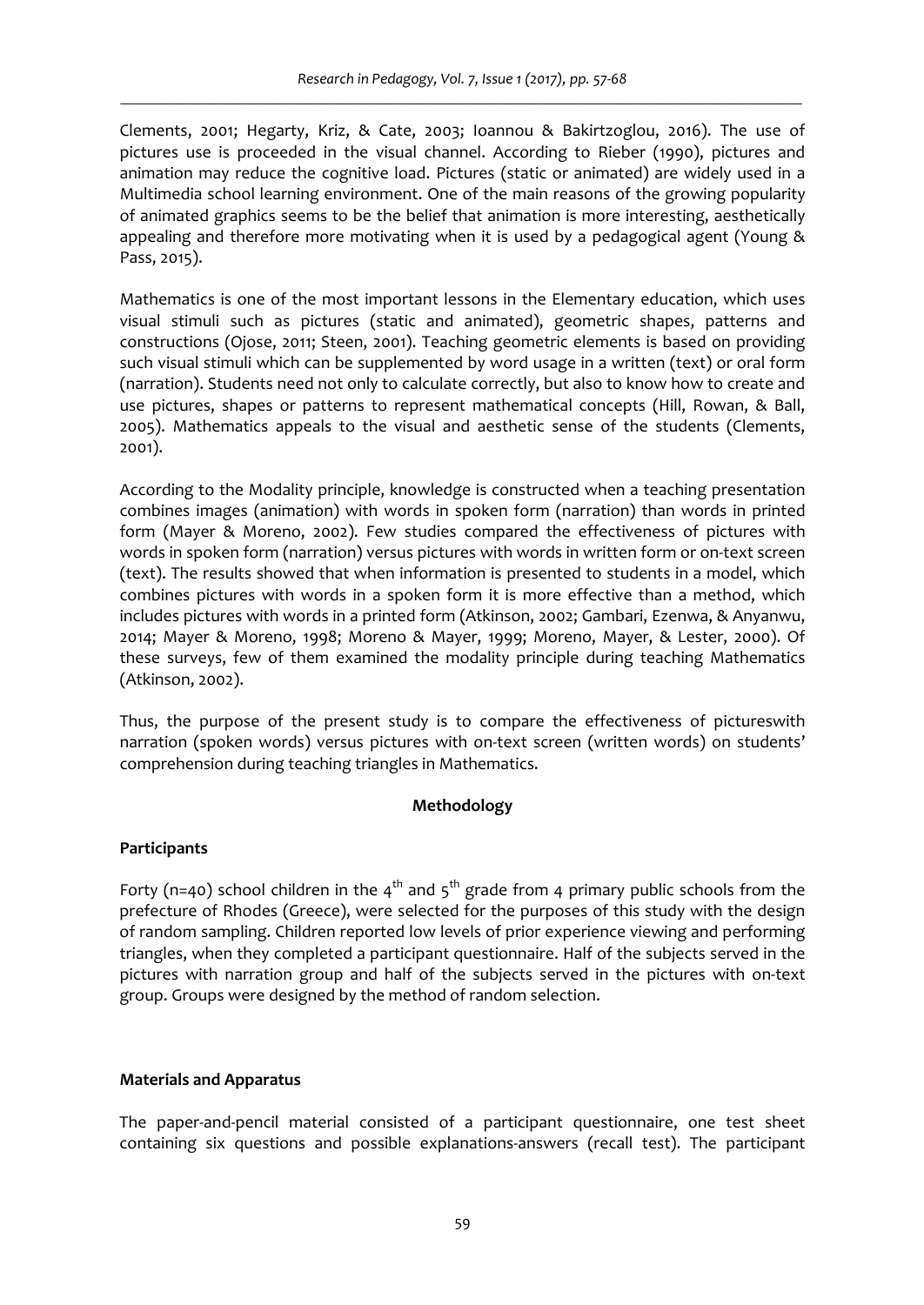questionnaire solicited information concerning students' age and asked students to rate their knowledge in triangles. It contained a triangles' knowledge scale in which students were asked to rate on a 5-point scale (1=very little, 3=average, 5=very much) their level of knowledge of triangles and to place check marks next to each of triangles that were presented to them (e.g., "I know the types of triangles by length of sides", "I know the types of triangles by angles", "I can design an isosceles and scalene triangle", "I know what are the differences between a right-angled and obtuse-angled triangle", "I can calculate the area of a triangle").

The recall test contained the six (6) following questions: "What is the difference between a right-angle and an acute-angle triangle?", "What are the characteristics of an obtuse and an acute angle?", "What are the characteristics of an isosceles angle?", "What are the differences between an equilateral and scalene angle?", "What is triangle's height and base?", "How do I calculate the area of a triangle?".

The computer-based material consisted of two video presentations of the types of triangles, lasting approximately 2 min each. Multimedia programs were constructed using Adobe Reader 12 Version (for Windows). The first pictures with concurrent narration video, portrayed the types of triangles by angles (right angle, acute-angle, obtuse), length of sides (isosceles, equilateral and scalene) and also advices of how to calculate the area of a triangle along with concurrent narration. Each of the segments in the first video was followed by a corresponding narration segment which consisted of an approximately 112‐words description about the types of triangles by angles and sides and how to calculate the area of a triangle, in digitized speech spoken in a male voice. Thefirst video was broken into 7 segments (Figure 1). The second pictures with on-screen text video portrayed the same segments as the first one, with the only difference that the 112-words description was given in written form close to each picture (Figure 2). To reduce cognitive load, words were presented close to each segment. During the two videos, all children received brief instructions keeping quiet and staying focused on the researcher's voice.



**Figure 1.** Selected animation frames and corresponding narration of triangle's types by angles and sides, and a way to calculate triangle's area.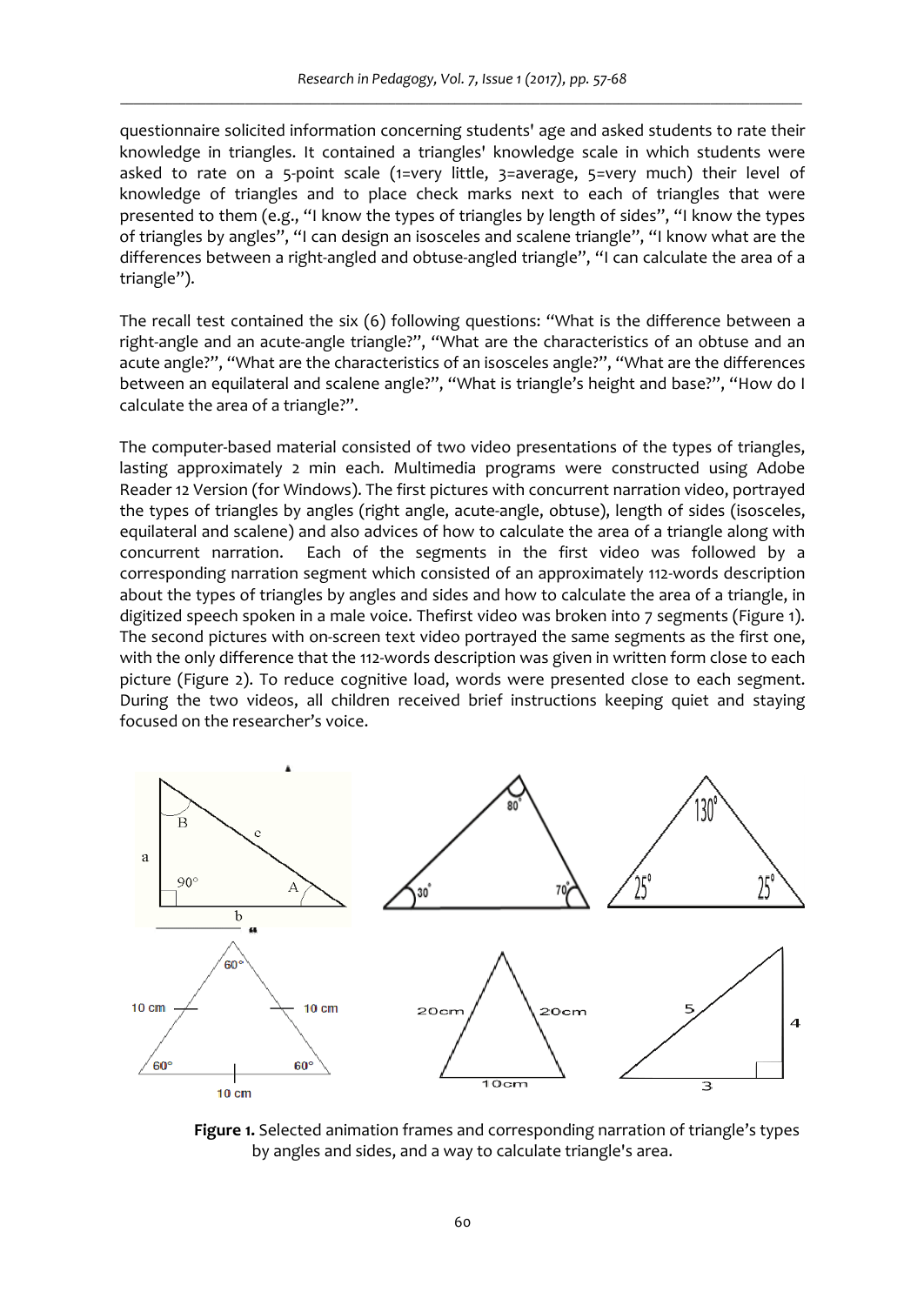

"Right Triangle: Has a right angle (90 $^{\circ}$ ) in its interior".



"Acute Triangle: Has all its angles acute (less than 90 $^{\circ}$ ) in its interior".



"Obtuse Triangle: Has an obtuse angle (greater than 90 $^{\circ}$  but less than 180 $^{\circ}$ ) in its interior".



"Equilateral Triangle: Has all three sides of equal length and three equal angles (60o)".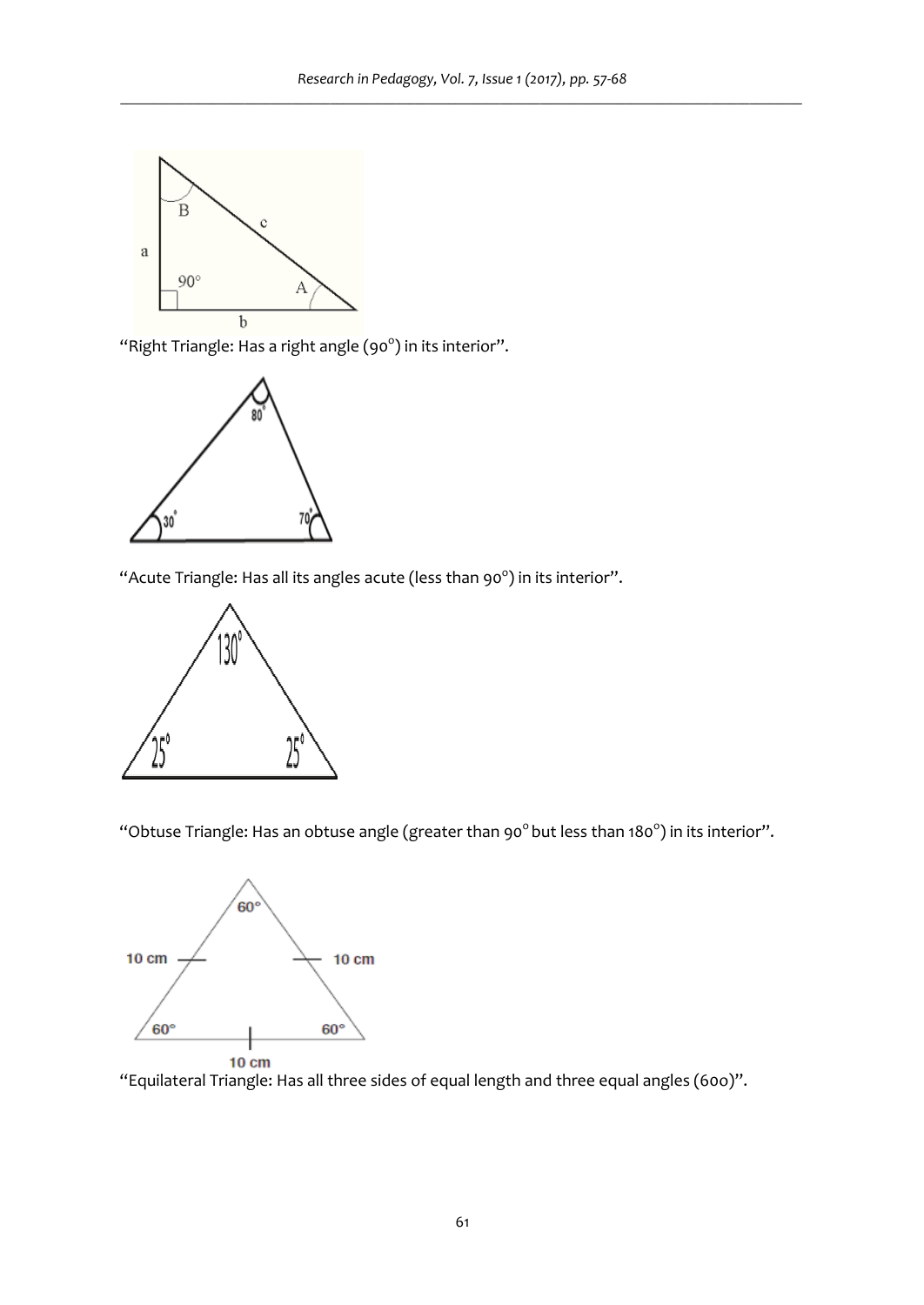

"Isosceles Triangle: Has two sides of equal length and two equal angles".



"Scalene Triangle: Has no equal sides and no equal angles".

"Calculation of Triangle's area: Base (a) is a side of the triangle. Height (h) is a line segment through a vertex and perpendicular to base. Multiply the base by the height and then divide by 2".

# Figure 2. Selected pictures and on-text screen of triangle's types by angles and sides and a way to calculate triangle's area.

Apparatus consisted of one Toshiba Satellite C55‐A‐1F5 laptop with 15.6‐in., connected with a projector EPSON EB‐S31 3LCD. Headphones FRISBY FS‐75NU were plugged into the audio output of Toshiba laptop.

# **Procedure**

Five days before the measures children and teachers were informed both in writing and orally about the objectives and scopes of the study. An informed sheet was given to teachers. This form clearly stated that participation is voluntary and the child may be withdrawn at any time. Consent was obtained in accordance with the policies of the Ethics Committee of University of the Aegean.

Measurements started early in the morning after 09.00am. Students were randomly assigned to treatment groups (pictures with concurrent narration group and pictures with text group). They were instructed that they would receive a presentation of brief pictures with concurrent narration (pictures with narration group) and a brief presentation with concurrent on‐screen text (pictures with on-screen text group) about the types of triangles that they should pay attention to and after the presentation that they would have to answer some questions about the material. First, students completed the subject questionnaire at their own rhythm. Second, after receiving brief instructions, students (pictures with concurrent narration group)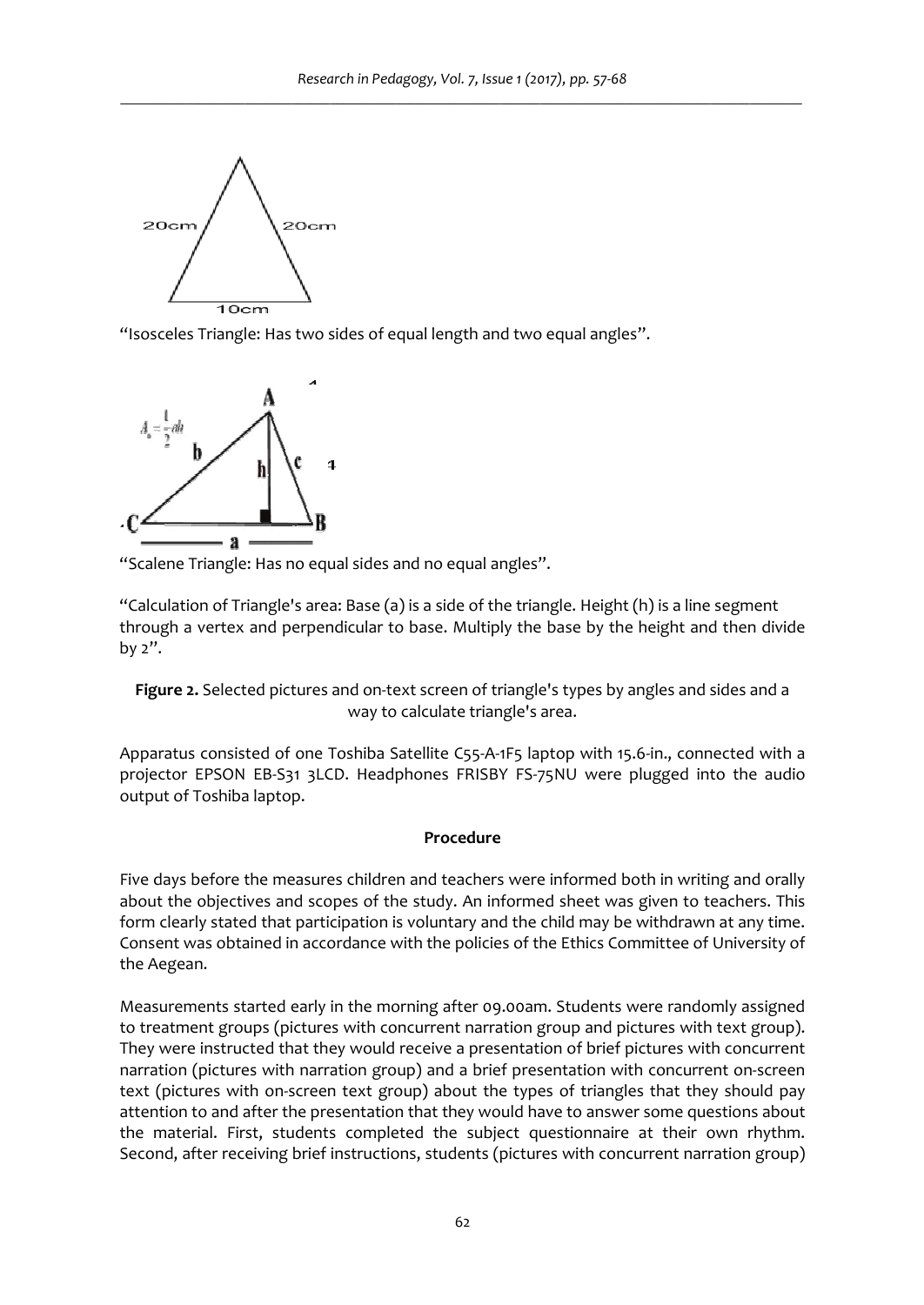viewed and listened the types of triangles three times, while half of the other students (pictures and on-screen text) viewed the presentation with on-screen text three times as well. Pictures with narration and pictures with on-screen text lasted approximately 2 min each. Third, students wrote answers to recall test in a period of 5 minutes.Students were given 5 minutes to write as many solutions as possible to each question. During this time, students could not return to previous questions or continue to the subsequent question.

On the questionnaire students rated their knowledge in triangles as average and indicated that they had few experiences in this lesson of Mathematics. The recall test was scored by tallying the number of acceptable answers to each of the six questions. Students were given one (1) point for each acceptable answer. Example of acceptable answers for the six questions included respectively, the following: (a) A right triangle has  $90^\circ$  in its interior, while an acute triangle has all angles less than 90 $^{\circ}$ , (b) An obtuse triangle has an obtuse angle (greater than 90<sup>°</sup> but less than 180<sup>°</sup>) in its interior, while an acute triangle has all its angles acute (less than 90 $^{\circ}$ ) (c), An isosceles triangle has two sides of equal length and two equal angles (d), An equilateral triangle has all three sides of equal length and three equal angles (60<sup>o</sup>), while a scalene triangle has no equal sides and angles (e), Height (h) is a line segment through a vertex and perpendicular to base, base is a side of the triangle (f), Multiply the base by the height and then divide by 2. Students received no more than 6 points overall.

#### **Results**

Table 1 shows the number of participants examined according to treatment condition and age. As shown, the two experimental groups (conditions) had equal number of participants.

| Table 1. Descriptive characteristics of participants examined as treatment condition and age. |  |  |
|-----------------------------------------------------------------------------------------------|--|--|
|                                                                                               |  |  |

| Group                        | Age            | Total |
|------------------------------|----------------|-------|
| Pictures with Narration      | $9.7 \pm 0.47$ | 20    |
| Pictures with on-screen text | $9.8 \pm 0.41$ | 20    |

Statistical analysis included the use of T-test. Statistical significant differences were found between the two treatment groups. Table 2 presents the mean scores and standard deviations for the two groups on recall test.

| <b>Table 2.</b> Mean scores and standard deviations on recall test for the treatment groups. |                    |  |  |
|----------------------------------------------------------------------------------------------|--------------------|--|--|
| Group                                                                                        | <b>Recall test</b> |  |  |
| Pictures with Narration                                                                      | $5.30 \pm 0.80**$  |  |  |
| Pictures with on-screen text                                                                 | 4.35±0.74          |  |  |

*Table 2. Mean scores and standard deviations on recall test for the treatment groups.*

 $*$  $p$ <0.01

Students in the pictures with concurrent narration group performed better and remembered more ideas in the recall test ( $M = 5.30$ , SD = 0.80) than they did in the pictures with on-screen text ( $M = 4.35$ ,  $SD = 0.74$ )  $t(29.57) = 5.30$  p<0.01.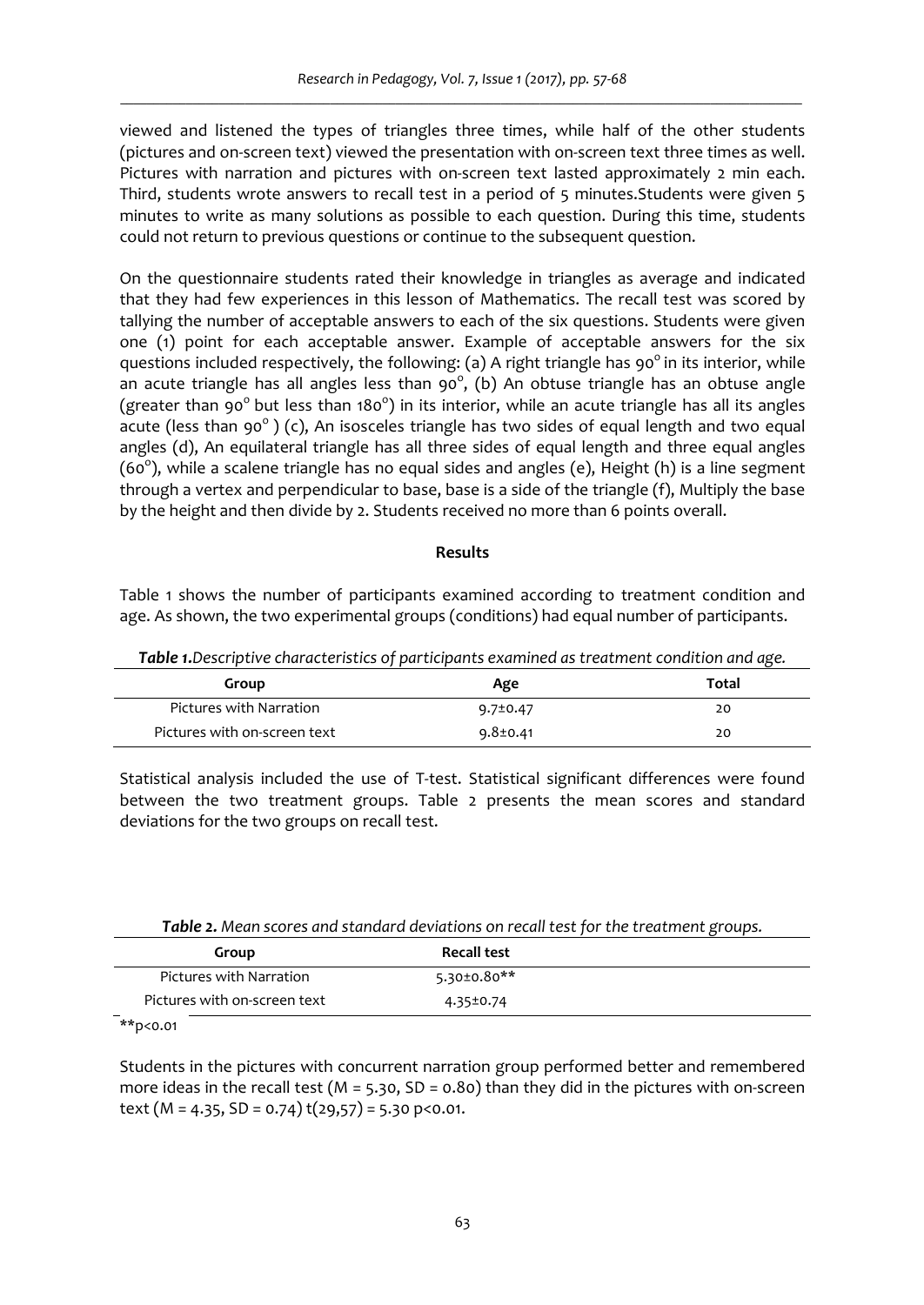#### **Discussion**

Multimedia instructional environments are widely recognized to improve the way and process of learning and comprehension (Mayer, 2009). Based on the principle of Multimodality in a Multimedia learning environment, knowledge may be presented in multiple ways (text, video, audio, image, interactive elements) making learning environment interesting curious and attractive (Johnson, Rickel, & Lester, 2000; Luke, 2003). Thus, Multimedia learning occurs when learners build mental representations from words (narration, spoken or printed form) and pictures (animation) that are presented to them (Mayer, 2003; Moore, Burton, & Myers, 1996).

Dual-coding theory of Paivio (1986) gives emphasis on a mixed model of knowledge, where both visual (pictures) and verbal (words, sounds) information is used to represent knowledge. According to this theory, animation is usually proceeded in the visual‐pictorial channel and on the other hand narration is proceeded in the auditory-verbal channel or spoken words (Mayer, 2003). There is growing research base showing that students learn more deeply from well‐ designed multimedia presentations (pictures with words and sounds) than from traditional verbal-only messages (Mandl & Levin, 1989; Mayer, 2009; Sweller, 1999).

The Dual‐Coding theory of Paivio (1986) and Multimedia learning theory (Mayer, 2003) provide theoretical support for the use of verbal (words) and nonverbal (images) influences on the memory. Students have the ability not only to build both verbal and non-verbal modes of representation, but also to establish meaningful connections between them. Furthermore, even verbal forms or teaching methods of presentation such as narration have long dominated education, the addition and use of pictoral forms of presentation in a teaching environment can enhance students' understating (Sweller, 1999).

According to Mayer & Moreno (2002), there are seven principles of Multimedia learning: Multimedia principle, Spatial contiguity principle, Temporal contiguity principle, Coherence principle, Modality principle, Redundancy principle and Personalization principle. The fifth principle is Modality, where students learn more deeply from animation and narration rather than animation and on‐screen test (Mayer & Moreno, 2002). When animation or images are accompanied with spoken words (narration), rather than on‐screen text, students will learn better. A theoretical rationale is that student's visual channel (animation or images) might become overloaded, when words and pictures are both presented visually, thus students must process the animation and the on-screen text through the eyes. As a result, thestudent or learner might not have much cognitive capacity left over to build connections between words and pictures. On the other hand, when words are presented in an oral form of presentation (narration) or through the auditory channel as such, then the visual channel is less likely to become overloaded and students or learners can make better connections between words and pictures (Mayer & Moreno, 1998; Moreno & Mayer, 1999; Moreno, Mayer, & Lester, 2000).

The aim of the present study was to compare the effectiveness of two different teaching methods: pictures with concurrent narration (pictures with words in spoken form) and pictures with on-text screen (pictures with words in written form) on students' comprehension and learning performance during teaching triangles in Mathematics. Results showed that the teaching method which combines pictures with concurrent narration improved students' comprehension better than method of pictures and on‐screen text.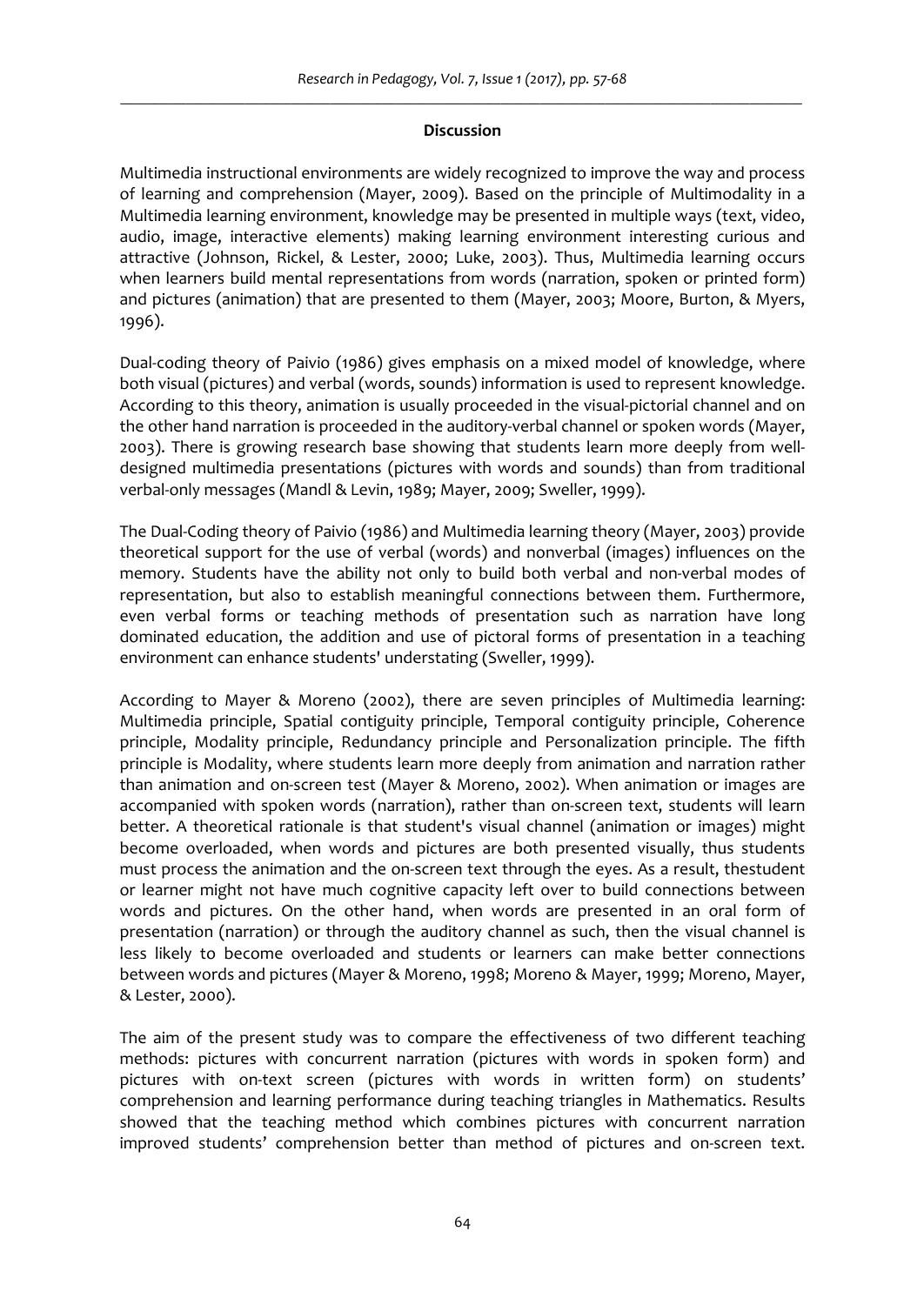Students who received information and knowledge through pictures and words in spoken form, improved their comprehension and knowledge significantly in the recall test ( $M = 5.30$ , SD = 0.80) and they were able to transfer and apply what they had learned to solve a new problem.

This result is in agreement with surveys which indicate that learning performance is improved when information is presented in a model which combines pictures with narration rather than pictures with on‐screen text. Those surveys showed that in seven experimental comparisons, involving explanations of how lightning forms, how brakes work, how plants grow and how electric motors work, students' knowledge was improved and transferred to new problems when animation was accompanied by spoken words (narration) than by printed words (Mayer, Dow, & Mayer, 2003; Mayer & Moreno, 1998; Moreno & Mayer, 1999; Moreno, Mayer, & Lester, 2000). However, surveys before used animated than static pictures as the present study.

Mathematics, as a lesson, uses both verbal and nonverbal forms of presentation. Some researchers investigated the thought of students learning better through animation and narration rather than through animation and on-text screen. Results showed that when Mathematics and solid Geometry lesson were presented through animation and narration, students' performance was better, than when adding on-screen text to animation (Atkinson, 2002; Gambari, Ezenwa, & Anyanwu, 2014). Therefore our result is in agreement with the results of the above surveys, with the only difference that the present study used static pictures instead of animated.

The result of this study also suggest that adding Multimedia instruction in classroom is a way to improve students' learning performance in Mathematics. Moreover, students who learn Mathematics with pictures and words in spoken form, improve their ability to recall and create solutions to a Mathematical problem. According to our results, combining pictures with spoken words, rather pictures with written form of words is an effective method of teaching as students learn more deeply.

# **Conclusion**

The Multimedia learning environment is multi‐sensory. It stimulates both the visual and auditory senses of the learner. Results of this study indicate that students learn better from pictures with words in a spoken form (narration), rather than from pictures with words in a written form (on-screen text). In the present study there is consistent empirical evidence in favor of the Modality principle: students learn better when pictures are presented contiguously with words in a spoken form (narration). It seems that combining pictures with words through the spoken form of communication or through the auditory channel, improves comprehension better, rather than adding words in a written form of communication (text) close to pictures during teaching Mathematics. Thus, in the presentation of instructional materials in the classroom, a combination of pictures and spoken form of words enhances and contributes most on students' learning performance in Mathematics. More studies should focus in the future about the effectiveness of animated pictures with narration against animated pictures with on‐screen text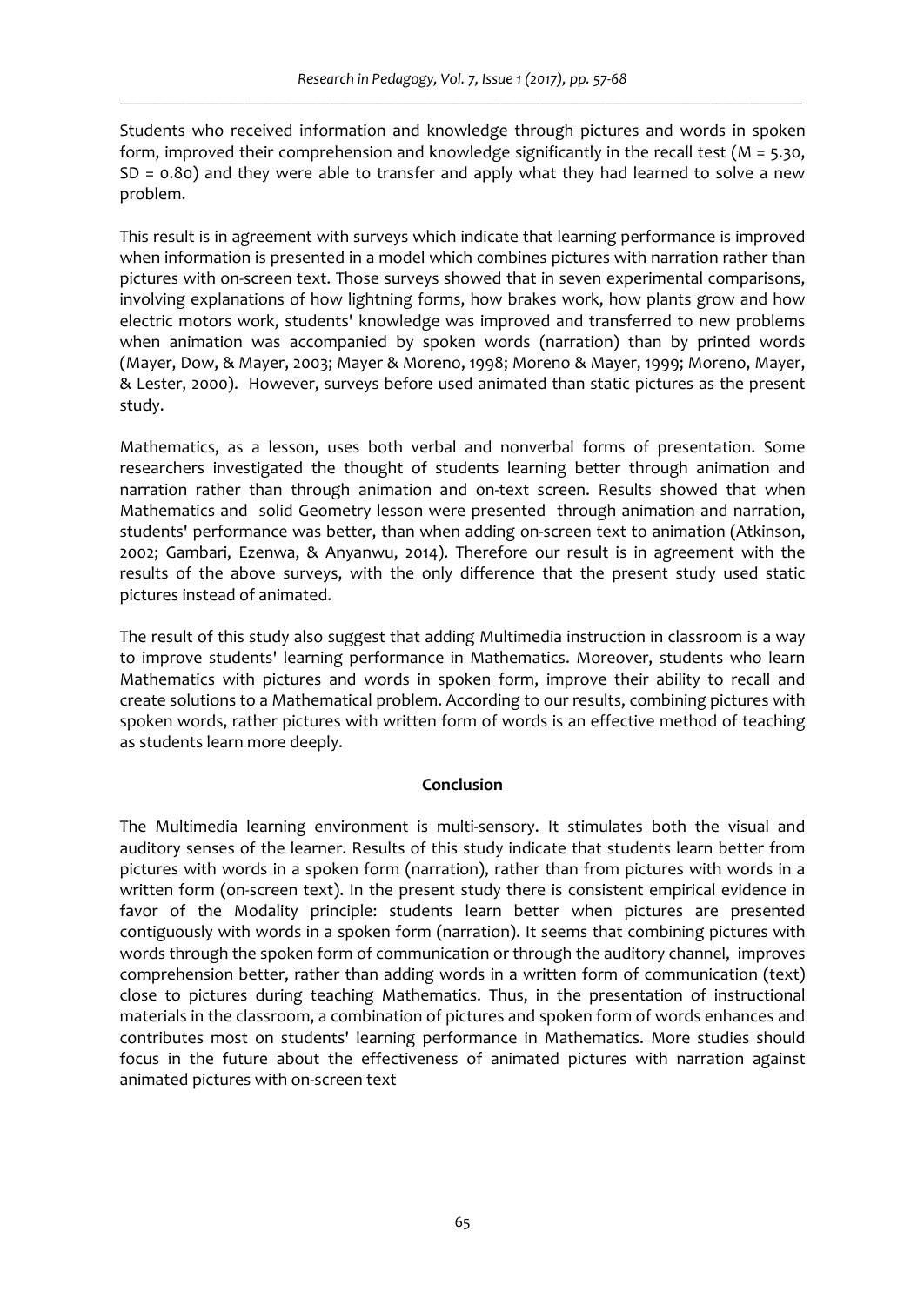#### **References**

- Atkinson, R. K. (2002). Optimizing learning from examples using animated pedagogical agents. *Journal of Educational Psychology*, 94(2), 416‐427.
- Barwise, J.& Etchemendy, J. (1991). Visual information and valid reasoning. In W. Zimmermann & S. Cunningham (Eds.).*Visualization in teaching and learning Mathematics*. Washington, DC: Mathematical Association of America. Pp 9‐24.
- Bell, J. S. (2002). Narrative inquiry: more than just telling stories. *TESOL Quarterly,* 36(2), 207‐ 213.
- Butcher, S. E. (2006). Narrative as a teaching strategy. *The Journal of Correctional Education,* 57(3), 195‐208.
- Clark, J. M., & Mayer, R. E. (2003). *E‐learning and the Science of Instruction*. San Francisco, CA: Jossey‐Bass/Pfeiffer Publications.
- Clements, D. (2001). Teaching and learning Geometry. In J. Kilpatric, W. J. Martin & D. E. Schiffer (Eds.), *Research Companion to the NCTM Standards for Mathematics.* Reston, VA: NCTM.
- Colby, S. R. (2008). Energizing the history classroom: Historical narrative inquiry and Historical Empathy. *Social Studies Research and Practice*, 3(3), 60‐79.
- Cope, B., & Kalantzis, M. A. (2009). Multiliteracies: New Literacies, New Learning. *Pedagogies: An International Journal*, 4, 164‐195.
- Crafton, L. K., Brennan, M., & Silvers, P. (2007). Critical inquiry and multiliteracies in a First‐ Grade classroom. *Language Arts,* 84(6), 510‐518.
- Gambari, I. A., Ezenwa, V. I., & Anyanwu, R. C. (2014). Comparative effects of two modes of computer‐assisted instructional package on solid Geometry achievement. *Contemporary Educational Technology,* 5(2), 110‐120.
- Grimshaw, S., et al. (2007). Electronic books: children's reading and comprehension. *British Journal of Educational Technology,* 38(4), 583‐599.
- Hegarty, M., Kriz, S., & Cate, C. (2003). The roles of mental animations and external animations in understanding mechanical systems. *Cognition & Instruction,* 21(4), 325‐360.
- Hill, C. H., Rowan, B., & Ball, D. L. (2005). Effects of teacher's Mathematical knowledge for teaching on student achievement. *American Educational Research Journal,* 42(2), 371‐ 406.
- Ioannou, P., & Bakirtzoglou, P. (2016). Animation with concurrent narration versus narration in Physical Education lesson. *Physical Culture*, 70(2), 135‐144.
- Jewitt, C. (2005). Multimodality, reading and writing for the 21st century. *Discource: studies in the cultural politics of education*, 26(3), 315‐331.
- Jewitt, C. (2008). Multimodality and Literacy in school classrooms. *Review of Research in Education*, 32(1), 241‐267.
- Johnson, W. L., Rickel, J. W., & Lester, L. (2000). Animated pedagogical agents: Face to face interaction in interactive learning environments. *International Journal of Artificial Intelligence in Education*, 11, 47‐78.
- Levstik, L. S., & Barton, K. C. (2001). *Doing History: Investigating with children in the elementary and middle schools (2nd ed.).* Mahwah, NJ: Lawrence Erlbaum Associates.
- Luke, C. (2003). Pedagogy, connectivity, multimodality and interdisciplinarity. *Reading Research Quarterly*, 38(3), 397‐403.
- Mandl, H., & Levin, J. R. (1989). *Knowledge acquisition from text and pictures*. Amsterdam: North Holland.
- Matthews, J. (2003). *Drawing and Painting: Children and Visual Representation (Zero to Eight).* 2<sup>nd</sup> edition, SAGE Publications Ltd.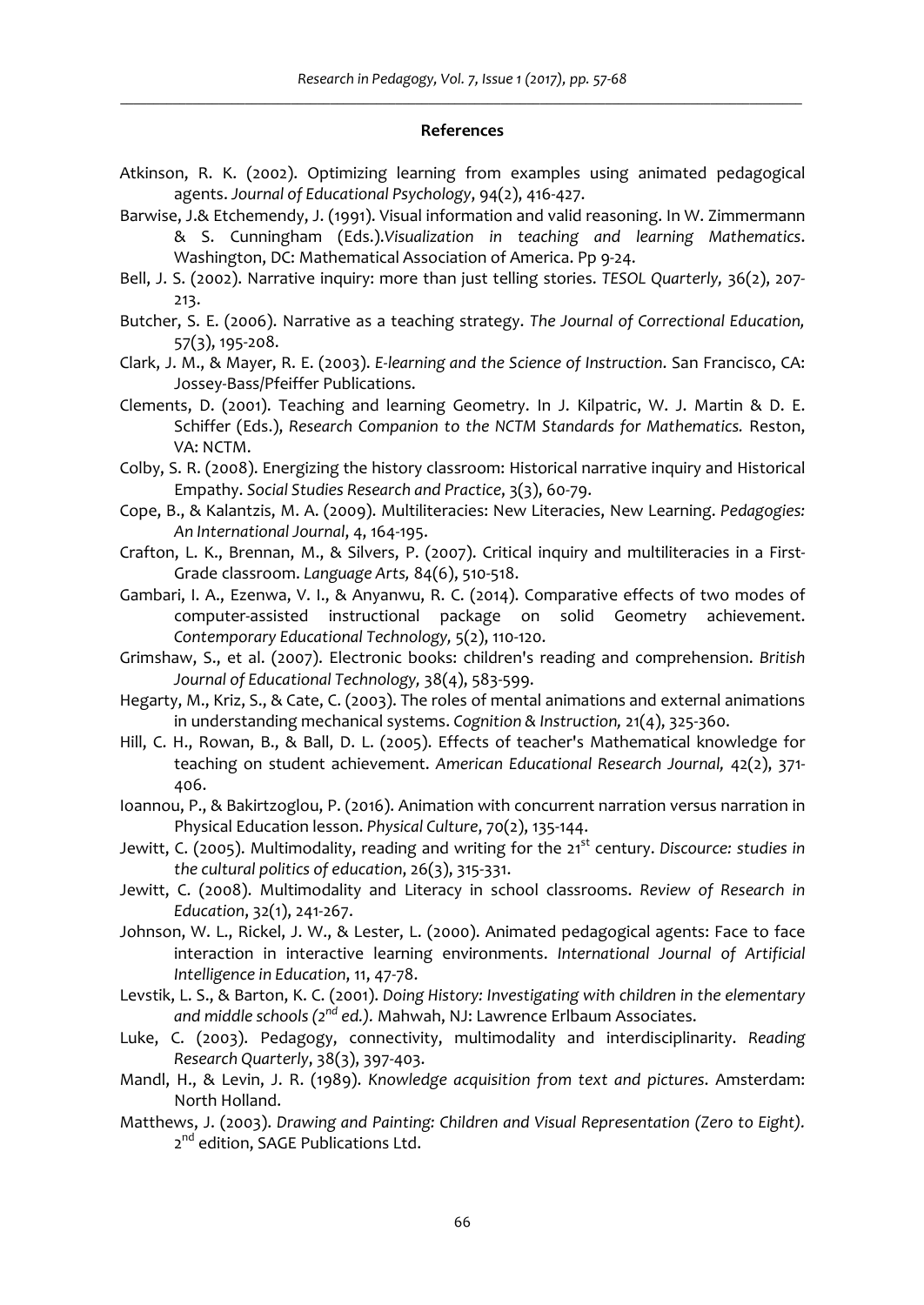- Mayer, R. E. (2003). The promise of multimedia learning: using the same instructional design methods across different media. *Learning and Instruction*, 13, 125‐139.
- Mayer, R. E. (2009). *Multimedia learning (2nd ed)*. New York: Cambridge University Press.
- Mayer, R. E., & Anderson, R. B. (1992). The instructive animation: Helping students build connections between words and pictures in multimedia learning. *Journal of Educational Psychology,* 84(4), 444‐452.
- Mayer, R. E., & Moreno, R. (1998). A split‐attention affect in multimedia learning: Evidence for dual processing systems in working memory. *Journal of Educational Psychology,* 90, 312‐320.
- Mayer, R. E., & Moreno, R. (2002). Animation as an aid to Multimedia learning. *Educational Psychology Review*, 14(1), 87‐99.
- Mayer, R. E., Dow, G. T., & Mayer, S. (2003). Multimedia learning in an interactive selfexplaining environment: What works in the design of agent-based microworlds? *Journal of Educational Psychology,* 95(4), 806‐813.
- Mellgren, E., & Gustafsson, K. (2011). Early childhood literacy and children's multimodal expressions in preschool. *Educational Encounters: Nordic Studies in Early Childhood Didactics*, 8, 173‐189.
- Moore, M., Burton, J. K., & Myers, R. E. (1996). Multiple‐channel communication: The theoritical and research foundations of multimedia. In D. H. Jonassen (Ed.), *Handbook of research for educational communications and technology*. New York: MacMillan. Pp. 851‐875.
- Moreno, R., & Mayer, R. E. (1999a). Cognitive principles of multimedia learning: The role of modality and contiguity. *Journal of Educational Psychology,* 91, 358–368.
- Moreno, R., Mayer, R. E., & Lester, C. J. (2000). Life-like pedagogical agents in constructivist multimedia environments: Cognitive consequences of their interaction. *In Proceedings of ED‐MEDIA 2000,* AACE Press Charlottesville, VA, pp. 741‐746.
- Narayanan, N. H., & Hegarty, M. (2002). Multimedia design for communication of dynamic information. *International Journal Human‐Computer Studies,* 57(4), 279‐315.
- Ojose, B. (2011). Mathematics literacy: Are we able to put the Mathematics we learn into everyday use? *Journal of Mathematics Education,* 4(1), 89‐100.
- Paivio, A. (1986). *Mental Representations: A Dual Coding Approach*. New York: Oxford University Press.
- Papadopoulou, M. (2001). Multimodality as an access to writing for preschool children. *The International Journal of Learning,* 8, 1‐13.
- Picciano, A. G. (2009). Blending with purpose: The multimodal model. *Journal of the Research Centre for Educational Technology,* 5(1), 4‐14.
- Rieber, L. P. (1990). Using computer animated graphics in science instruction with children. *Journal of Educational Psychology*, 82(1), 135‐140.
- Shah, P., & Freedman, E. G. (2003). Visuospatial cognition in electronic learning. *Journal of Educational Computing Research*, 29(3), 315‐324.
- Steen, L. A. (2001). *Mathematics and Democracy: The case for Quantitative Literacy.* Princeton, NJ: National Council on Education and the Disciplines.
- Sweller, J. (1999). *Instructional design in technological areas*. Camberwell, Australia: ACER Press.
- Young, H. I., & Pass F. (2015). Effects of Cueing by a Pedagogical Agent in an Instructional Animation: A Cognitive Load Approach. *Educational Technology & Society*, 18(3), 153– 160.